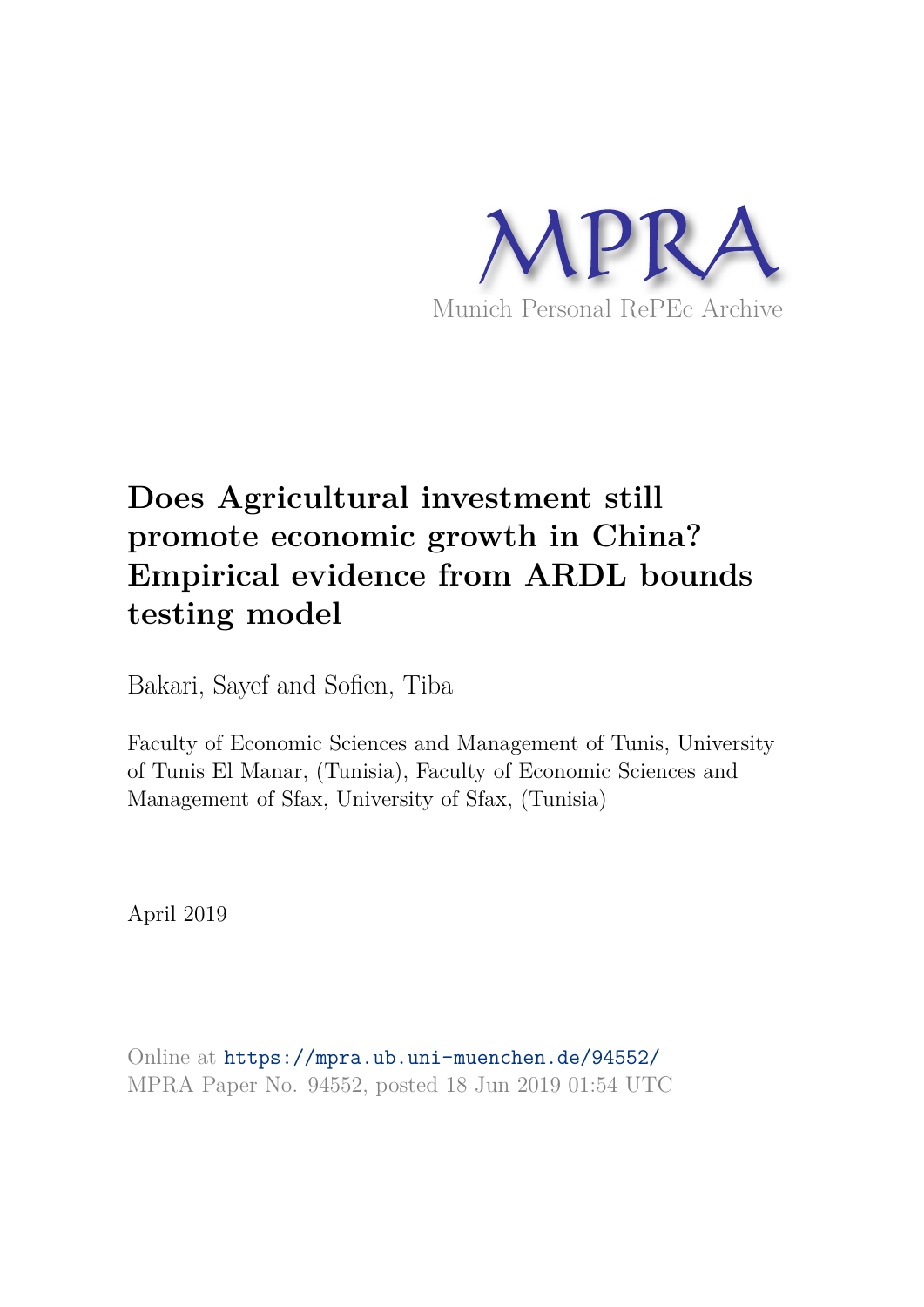## **Does Agricultural investment still promote economic growth in China? Empirical evidence from ARDL bounds testing model**

#### **Sayef Bakari<sup>a</sup>**

<sup>a</sup> Faculty of Economic Sciences and Management of Tunis, University of Tunis El Manar, (Tunisia)

Email: [bakari.sayef@yahoo.fr](mailto:bakari.sayef@yahoo.fr)

## **Sofien Tiba<sup>b</sup>**

<sup>b</sup> Faculty of Economic Sciences and Management of Sfax, University of Sfax, (Tunisia)

Email: [sofienetiba@gmail.com](mailto:sofienetiba@gmail.com)

#### **Abstract:**

One of the major unresolved research issues in agriculture is the question as to whether agricultural investments still a promoter of economic growth at the regional and local levels. The concern is not with the agricultural benefits, principally measured as food security, but whether there are additional development benefits from these investments. In this paper, we have developed a new approach to study the impact of agricultural investment on economic growth. By taking the case of China, this study is based on the Auto-Regressive Distributive Lags (ARDL) approach that is proposed by Pesaran et al (2002). The empirical estimate yields interesting results. In the short and long terms, agricultural investment has a positive effect on economic growth. The findings of this research have important implications for further policy designs that seek to maintain the agricultural sector in China in the future.

**Keywords:** Agricultural Investment, Economic Growth, China, ARDL.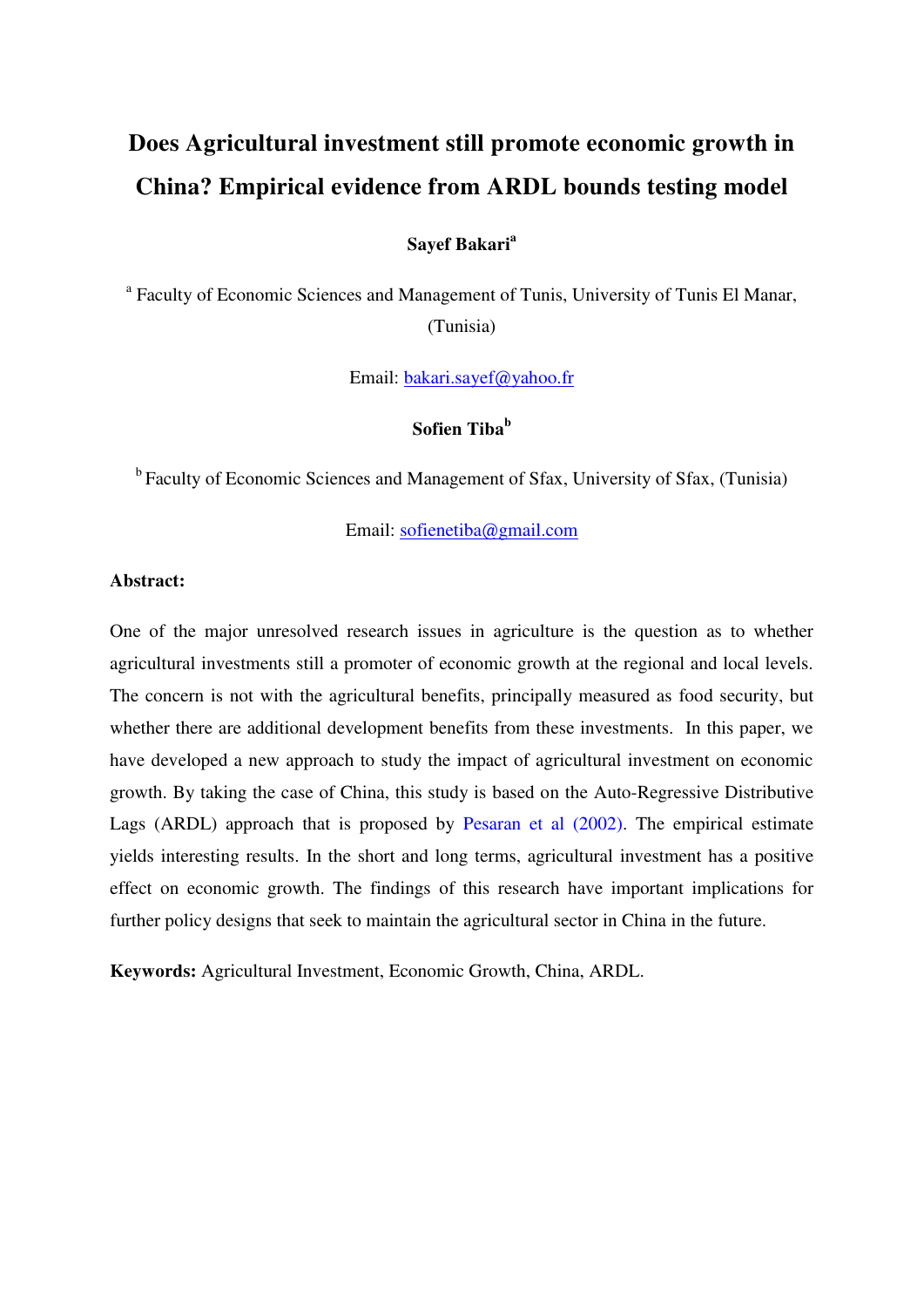#### **1. Introduction**

It is common knowledge that developing countries are characterized by low per capita income, but this indicator, it is not enough to analyze the phenomenon of underdevelopment and economic development. The agricultural sector dominates the majority of economic activity in developing countries. As opposed to developed countries, where, according to their structural nature, agriculture contributes to economic development as an ongoing process of improving the standard of living of the population.

Throughout economic history, there has not been a single country that has been transformed from economic stagnation to the starting stage without having achieved a significant amount of improvement in agricultural production.

Agriculture is the first economic activity without which life cannot exist. It is also responsible for supplying the population of other non-agricultural economies with food and clothing, as well as supplying other sectors with much of the production materials, such as capital, raw materials, and human materials, so their backwardness limits the progress of other economic sectors.

There are many indicators and economic criteria that are used to judge the efficiency of the performance of the agricultural sector, which depends mainly on the value of GDP and investments. In this context, agricultural investment is one of the most important means of agricultural development. It is considered the main basis for increasing production and income and creating new job opportunities. The success of the agricultural development process depends on its ability to increase the volume of agricultural investments available and distribute them among different programs to achieve the highest efficiency possible.

Agricultural investment is the use of available agricultural production factors of land, labor, agricultural fertilizers, capital, tractors, and other agricultural machinery .., and its operation with the aim of producing agricultural products to meet the needs of consumers and to obtain the best possible results.

This research makes several important contributions to the literature. First, there is no studies test empirically the impact of agricultural investment and economic growth in China. Second, all studies that look into the nexus between agricultural investment and economic growth used gross fixed capital formation (GFCF), in our study, we will use a set of variables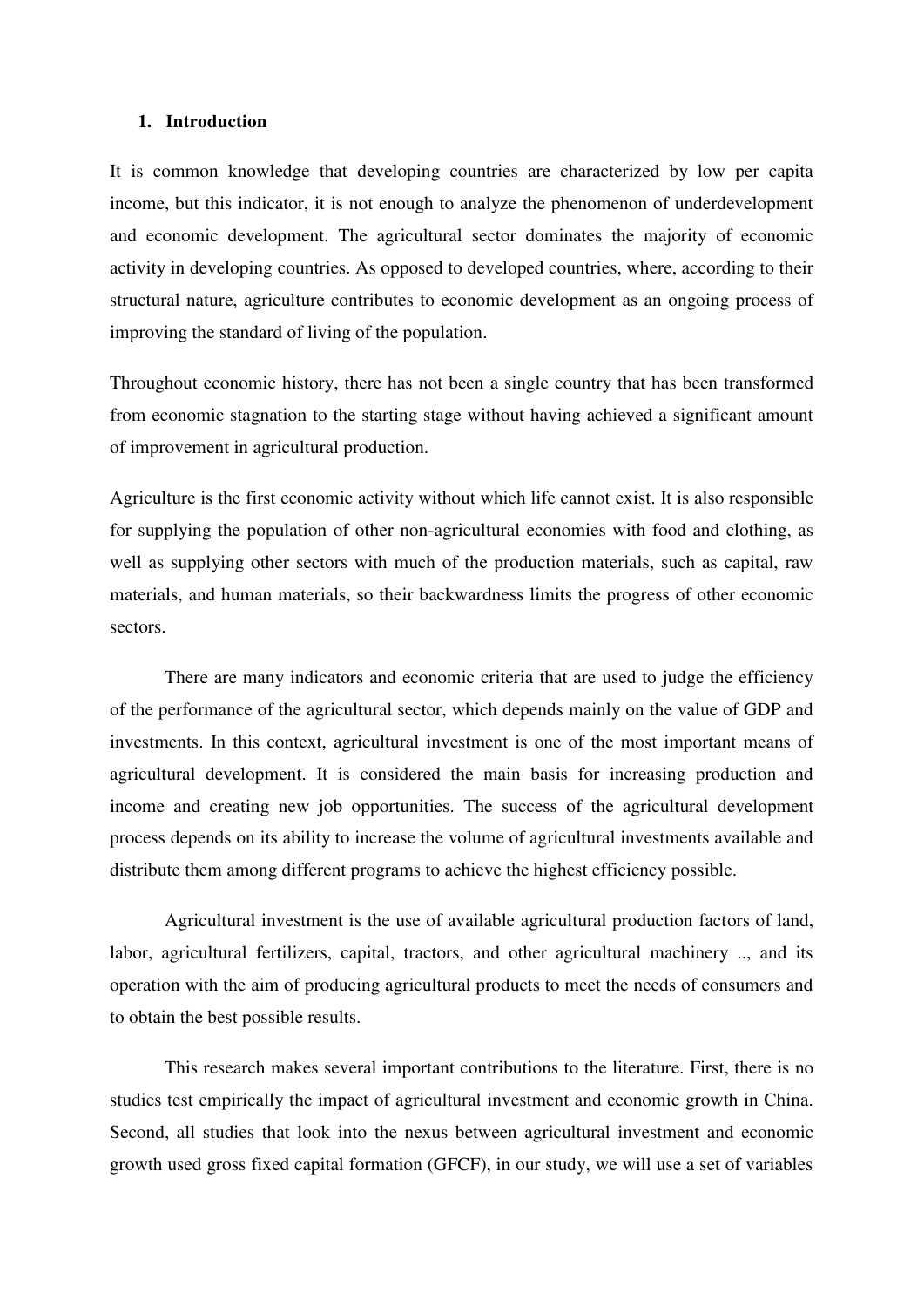that can express agricultural investment to facilitate research in this area, because obtaining the variable of GFCF in the agricultural sector takes more time and very difficult to have it especially in the site internet. Third, we will reconsider the role of the agricultural sector on economic growth, especially in the case of China. Finally, this paper puts some innovates policymakers to stimulate economic growth through agricultural investment.

The paper is organized as follows. The next section briefly describes the agricultural sector context in China. Section 3 presents a review of the literature related to the impact of agricultural, domestic investment and the diversification of domestic investment on economic growth. In Section 4 we describe the sample, the data, and the empirical strategy. In Section 5 we present the results of the study and Section 6 concludes.

#### **2. Background**

The share of agriculture in the Chinese economy has been declining steadily since the beginning of the 1960s. In 2017, it accounted for 7.91% of GDP (as against 23.17% in 1960 and 38.98% in 1962) and 16, 44% of jobs (compared to 82% in 1962).



China has experienced rapid urbanization in recent decades. The share of the rural population increased from 83.79% in 1960 to 42.04% in 2017. It is expected to fall to 38% by 2022.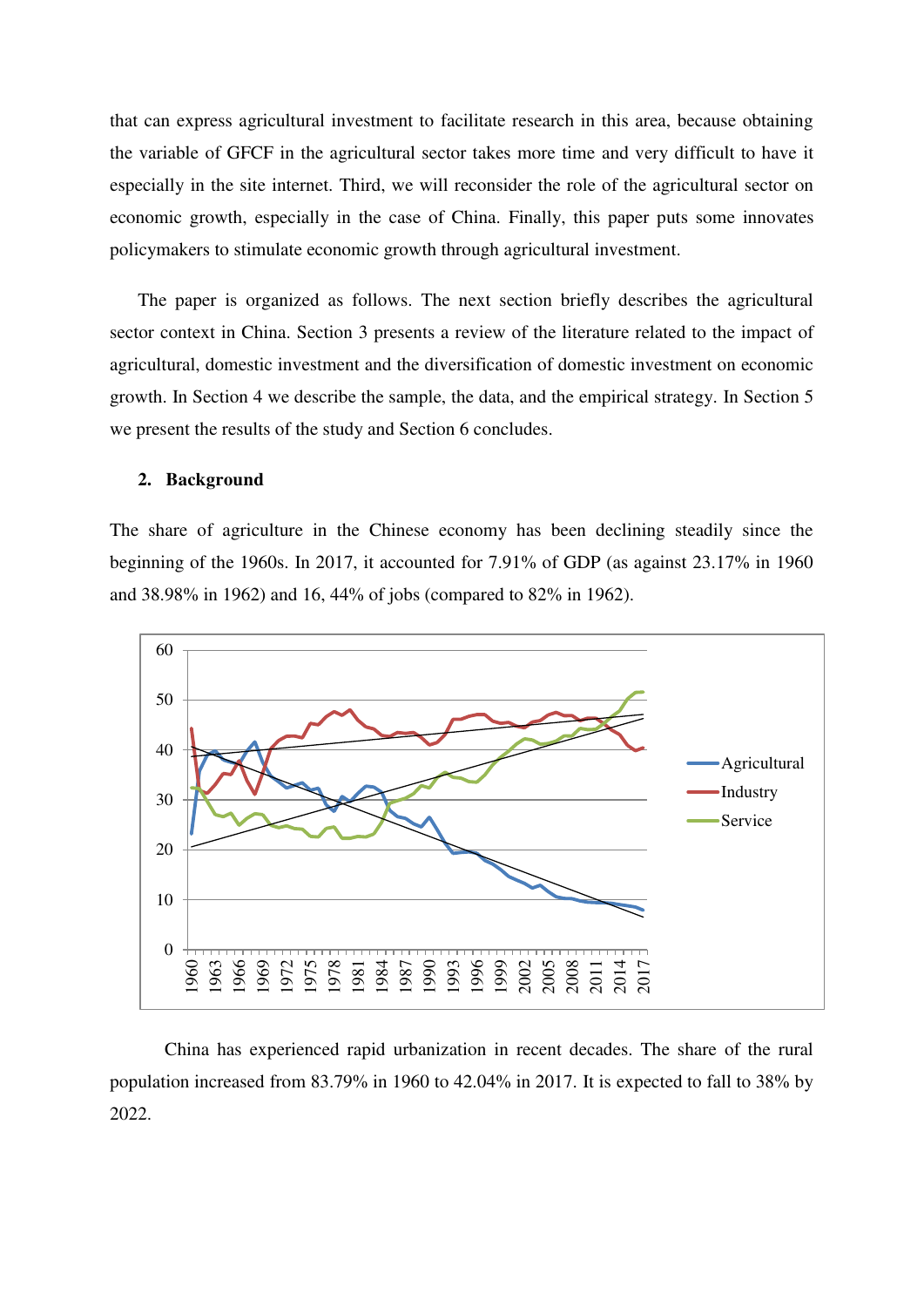

Chinese farms are very small: the average size ranges from 0.15 hectares (Zhejiang) to 2.7 hectares (Heilongjiang) with a national average of 0.6 hectares (Figure 13). In addition, they are usually broken up into parcels distant from each other.



In areas near Beijing (Hebei, Shandong, Henan), farmers consider that a farm is important when it exceeds three hectares. On the other hand, the big farms exceed seven hectares in the far north-east of China (Heilongjiang, Jilin, Liaoning).

The average farm size has been 0.70 hectares just after de-collectivization. It had fallen to 0.55 hectares in 2000 because of the growing number of rural households. It has been rising since farmers could rent their land (the average was 0.60 hectares in 2010).

#### **3. Literature Survey**

#### **3.1.Agricultural and economic growth**

Gardner (2003) used a sample of 52 developing economies, the results pointed out the absence of a significant impact of agriculture on economic growth. However, Tiffin and Irz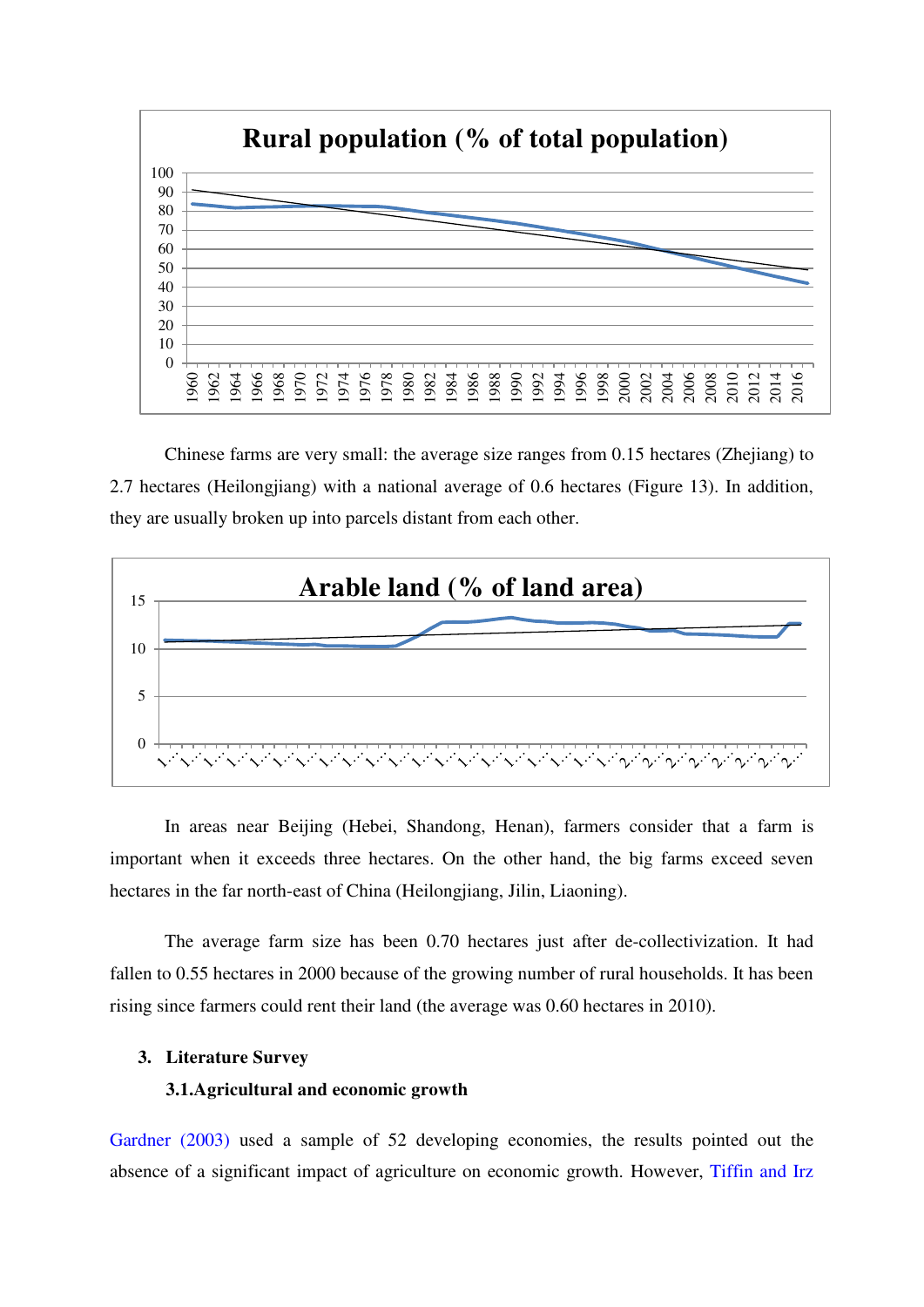(2006) applied the cointegration technique and Granger causality tests for a sample of 85 economies. Their results revealed that agricultural Granger causes income for in the developing economies, while in the developed economies, the direction of causality is not specified.

Katircioglu (2006) examined the nexus between agriculture and income for the case of North Cyprus by applying the cointegration technique and the Granger causality test over the period 1975-2002. The insights pointed out that the presence of long-run bidirectional causality between agricultural output and economic growth. Also, the results suggested that agriculture has a significant influence on the economic sphere although North Cyprus economy suffers from several political problems.

Awokuse (2009) investigated the effect of agriculture as a determinant factor of economic growth for a sample of 15 developing and transition countries through the use of the ARDL bounds testing approach. The empirical findings reported that agriculture significantly considered as a driving force of economic growth.

Chabbi (2010) investigated the impact of agriculture on economic growth for the Tunisian economy during the period 1961-2007 by applying the Johansen's multivariate approach. The findings revealed that agriculture plays a key role as a determinant factor of economic growth.

Bakari and Mabrouki (2018) studied the impact of the agriculture trade on economic for the case of North Africa over the period 1982-2016 by applying the correlation analysis and the static gravity model. The findings reported that agricultural trade has a positive correlation with GDP. However, agricultural exports and gross domestic product have a weak correlation. Furthermore, the findings of the static gravity model pointed out that agricultural export exert a positive effect on GDP. While agricultural imports have no significant effect on GDP. This implies that the agricultural exports are a determinant factor of economic growth in North Africa Countries.

#### **3.2.The impact of Investment on economic growth**

Omri and Kahouli (2014) examined the nexus between domestic investment and economic growth for 13 MENA Countries for the period 1990 – 2010. By using the Generalized Method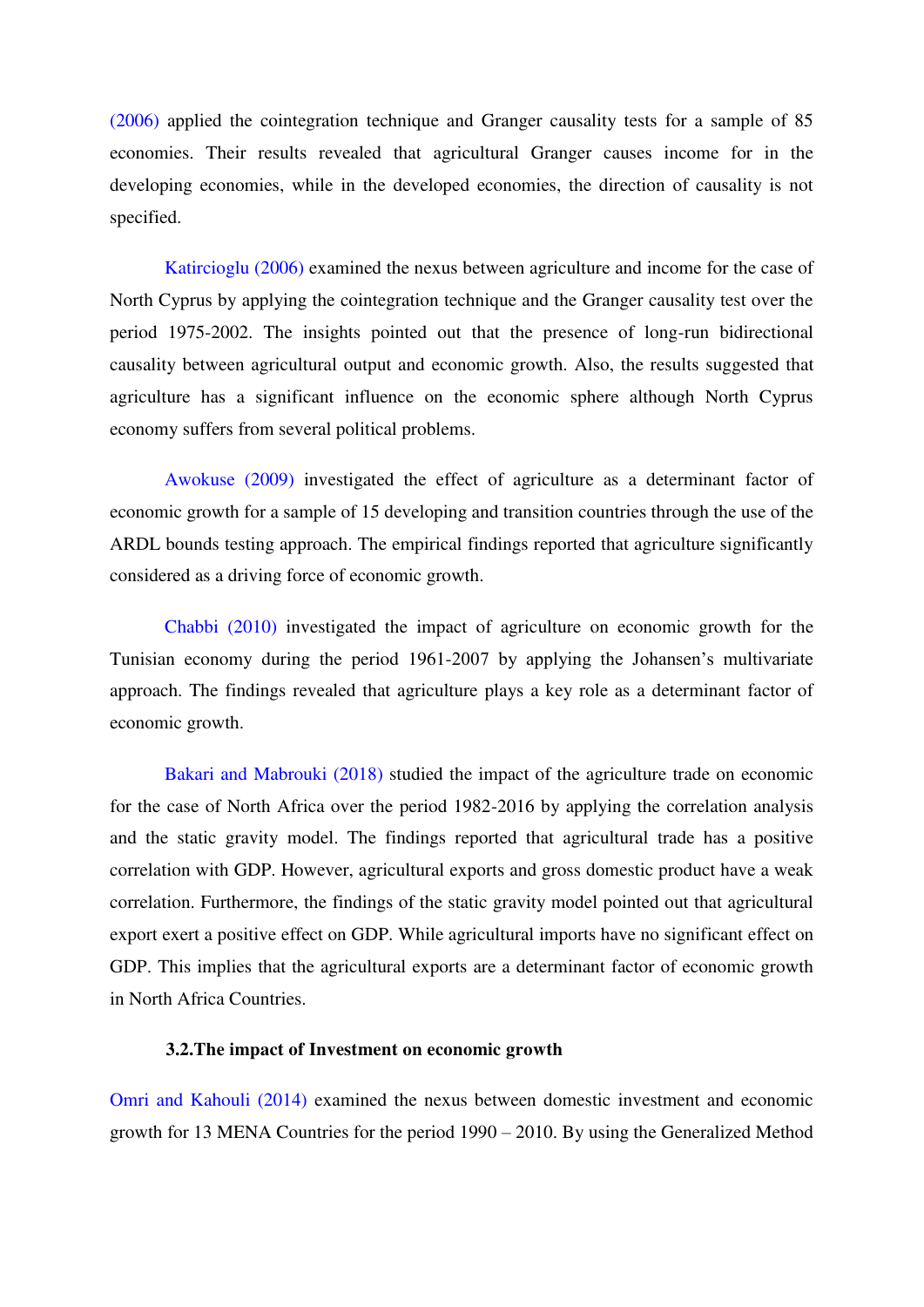of Moments (GMM), they have found that there is a positive bidirectional causality relationship between domestic investment and economic growth.

Keho (2017) found that there is a positive bidirectional causality relationship between domestic investment and economic growth in short and long terms in the case of Cote D'Ivoire during the period 1965 and 2014. He used as methods ARDL model and Granger causality tests.

Adams et al (2017) discovered that domestic investment has a positive effect on Nigerian economic growth in the long run by using the ARDL Model.

Bakari (2017) studied the impact of domestic investment on economic growth in Malaise by using the Granger causality, Johansen cointegration test and error correction model for the period 1960–2015. He found that there is a positive effect of the domestic investment on economic in the long run. He explained these results by the stability of the countries' social and economic policies, by the strong technological development, by the good infrastructure and by the encouragements that facilitate all the procedures of investing.

Bakari (2018) employed cointegration analysis and VECM to analyze the impact of domestic investment on economic growth of Algeria between 1969 and 2015. His findings show that economic growth is negatively affected by domestic investment in the long run. However, in the short run, he found that domestic investment causes economic growth. Bakari (2018) concluded that domestic investment is a fount of economic growth for Algeria, but it languishes from various issues that are returned to the miserable management and the feeble strategy for investment and sustainable development, take to the occurrence of this long-term negative effect.

Bakari et al (2018) applied the same methodology in the case of Nigeria for the period 1981 – 2015. They found that there is no relationship between domestic investment and economic growth in the long run and in the short run. They concluded that among the reasons that impede the effectiveness of domestic investments to be a factor of economic growth in Nigeria are the instability of economic and social policies, the mismanagement of natural resources, corruption, terrorism, weakness of the human capital.

Fakraoui and Bakari (2019) applied a VECM for India for the period 1960–2017. Their results provide en evidence that there is no relationship between domestic investment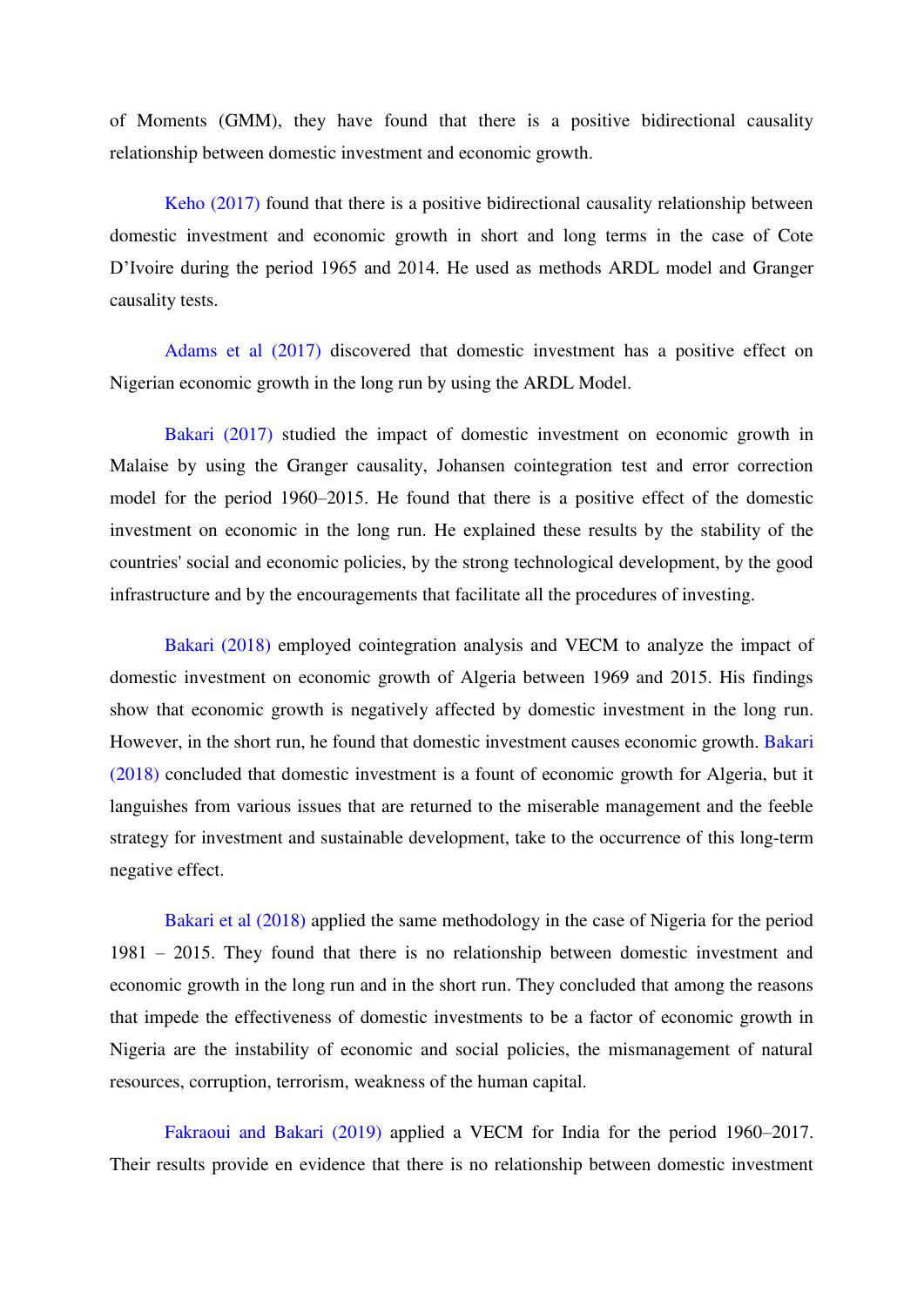and economic in both short run and long run. They wrapped up as a conclusion during this considerable period that domestic investment is not seen as a source for economic growth in India because it bore a lot of obstacles and unsuitable economic strategy.

#### **3.3.The impact of investment in different sectors on economic growth**

Herrerias (2010) looked for the causal relationship between industrial investments on economic growth in China for the period 1964 - 2004. He found that industrial investment has a positive effect on economic growth in the long run. In the short run, there is no relationship between industrial investment and economic growth.

Babatunde et al (2012) investigated the relationship between infrastructure investment and economic growth in Nigeria for the period 1970 - 2010. They concluded that there is a positive relationship between infrastructure investment and economic growth.

Younis (2014) inspected the relationship between investment in infrastructure and economic growth in Pakistan. By applying the vector error correction model (VECM), the empirical results show that there is a negative effect of infrastructure investment on long-term economic growth. However, in the short term, the empirical results show that there is no effect between the two variables.

Mbulawa (2017) investigated the impact of investment in infrastructure on economic growth of Botswana in the long run. He used VECM and ordinary least squares for the period 1985 – 2015. He found that investment in infrastructure influence positively economic growth.

Bakari and Abdelhafidh (2018) examined the impact of the structure of agricultural investment on economic growth in Tunisia in the long run for the period 1990 – 2016 by using the autoregressive distributed lag approach (ARDL). According to their empirical results, it has been observed that investments in fruit trees, investment in livestock farming, investment in agricultural irrigation and investment in studies, extension and research in the agricultural sector have a positive incidence on economic growth. However, they found that investment in fishing has a negative impact on economic growth.

Bakari et al (2018) investigated the impact of domestic investment in the industrial sector on economic growth for the Tunisian economy over the period 1969–2015. By using Johansen cointegration analysis of VECM and the Granger causality tests, they found that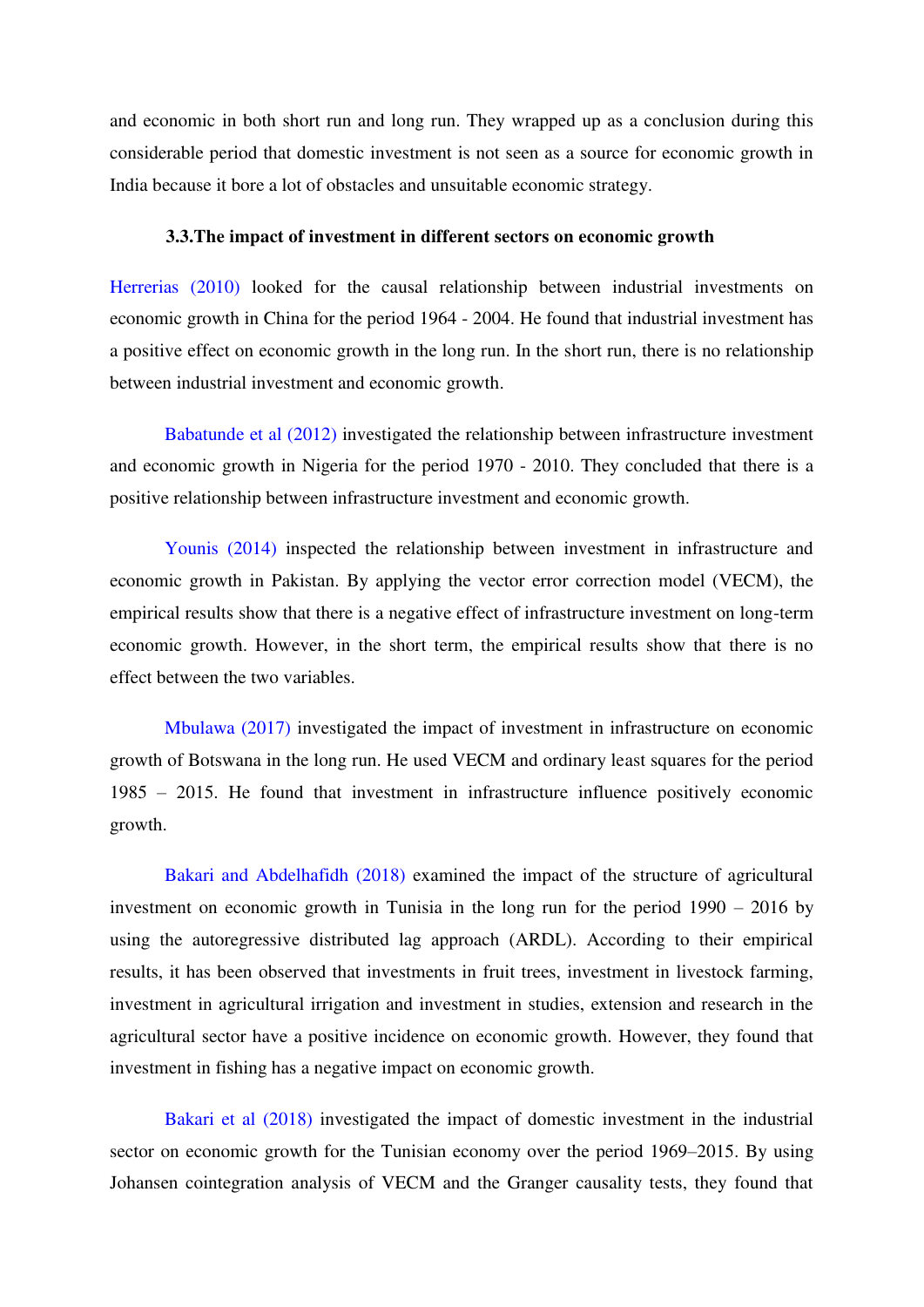industrial domestic investment has a negative effect on economic growth in the long run. In the short run, they found that industrial domestic investment causes economic growth. They noted as an ending that domestic investment in the industrial sector, thus, is not seen as the spring of economic growth in Tunisia during this wide period with a lot of problems, and a poor economic strategy.

#### **3.4. CO2 emission and economic growth**

Minihan and Wu (2014) studied the determinants of CO2 emissions in the European agriculture sector by applying the computable general equilibrium (CGE) model. They concluded that technological progress and the optimization of the economic structure greatly contribute to mitigating CO2 emissions.

Robaina-Alves and Moutinho (2014) investigated the change in the greenhouse emissions of the agriculture sector for the case of the European economies. Their results pointed out the significant impact of the emissions on the agriculture sector in these economies.

Tiba and Omri (2016) gave a global snapshot on the nexus between the CO2 emissions and economic growth. In this context, Tiba et al. (2015) studied the relationship between CO2 emissions and economic growth for the case of 24 middle- and high-income economies over the period 1990-2011, using the panel simultaneous equations model. And they pointed out the existence of bidirectional causality between CO2 emissions and economic growth.

Hasegawa and Matsuoka (2015) studied the effect of the agricultural production mode on CO2 emissions for the case of Indonesia's agricultural sector. Their results reported that agriculture production leading to reduced fertilizer use and CO2 emissions in the agricultural sector.

Tendall and Gaillard (2015) investigated the effect of climate change and socioeconomic aspects on the agriculture sector for Switzerland. Their findings reported that the socioeconomic aspects exert a significant impact on the CO2 emissions of the agriculture sector than climate change.

Liao et al. (2015) treated the level of CO2 emissions of different crops in Sweden's agricultural sector through the use of a spatial econometric model. Their highlights reported that the carbon intensity of the agricultural sector in different regions was different.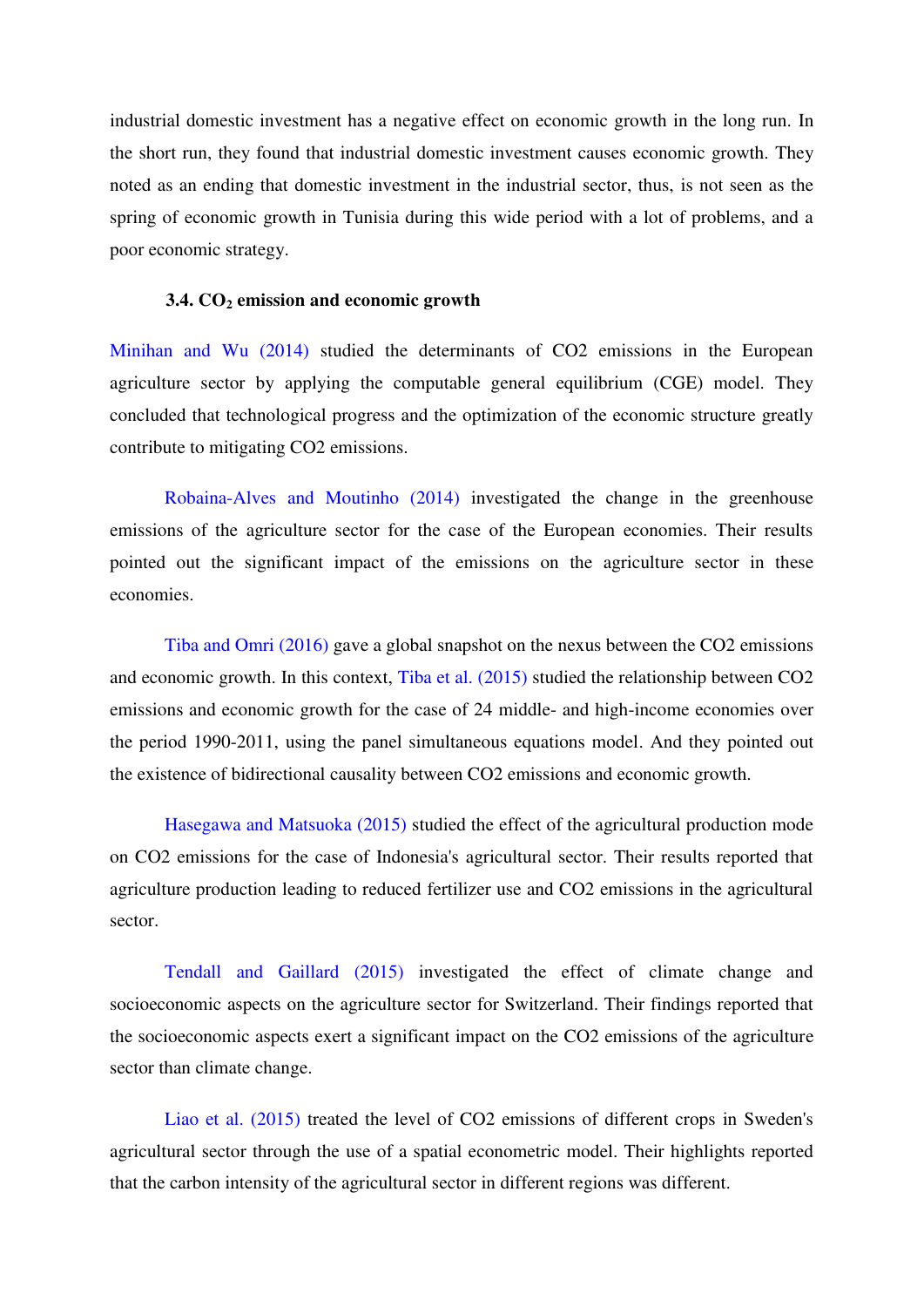#### **4. Data, model specification and methodology**

Annual data from the online World Development Indicators of the World Bank collected in the period of 1984 -2008 is utilized for China country. Based on these studies, we use the real gross domestic product GDP (constant 2010 US\$) as a measure of economic growth. Also, we use as variables of agricultural investments; agricultural nitrous oxide emissions (thousand metric tons of CO2 equivalent), agricultural methane emissions (thousand metric tons of CO2 equivalent) and Agricultural raw materials imports (constant 2010 US\$). Finally, and as control variables, we use agricultural land (sq. km). Table 1 defines the variables and the data source of each variable.

#### **<Please Insert Table 1 about here>**

We will commence from the equation below:

$$
Y = F (Ka, X) \quad \text{and} \quad Y = A Ka^{\alpha i}X^{\alpha j} \tag{1}
$$

The disaggregation of agricultural investment and of control variables drives us to the following equation:

$$
Y_t = A \prod_{i=1}^{n} Ka_t^{\alpha i} X_t^{\alpha j} \qquad (2)
$$

Where A shows the level of technology (assumed to be constant) utilized in the country. The returns to scale are associated with agricultural investment and control variables which are shown by  $\alpha_i$  and  $\alpha_j$ .

The linearization of equation (2) by a logarithmic transformation leads to equation (3) below:

$$
Log(Y)t = Log (A) + \sum_{i=1}^{n} \alpha_i Log(Ka)t + \sum_{i=1}^{n} \alpha_j Log(X)t (3)
$$

We devise the variable of agricultural investment in three variables which are agricultural nitrous oxide emissions (ANOE), agricultural methane emissions (AME) and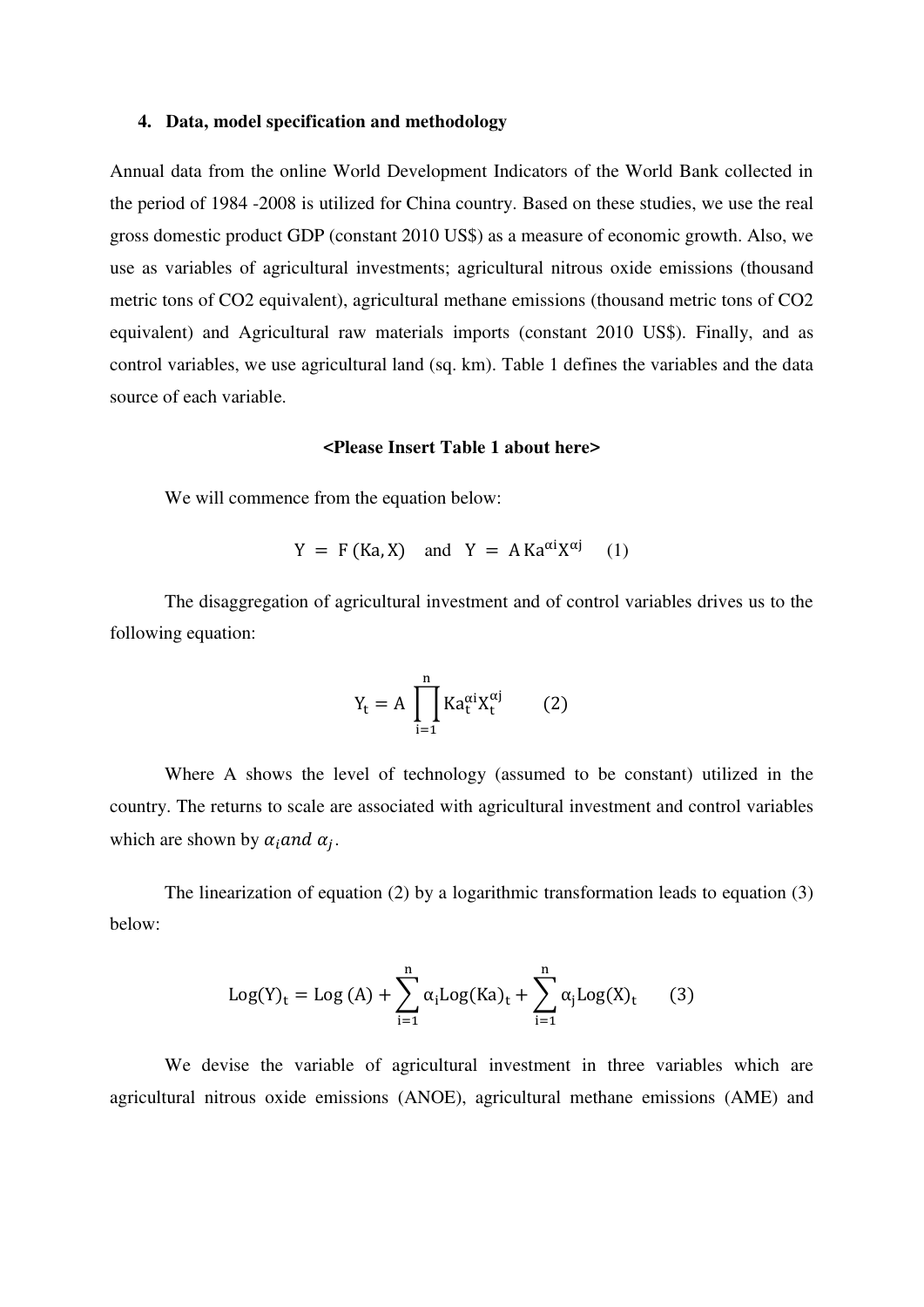Agricultural raw materials imports (ARMM). However, control variables include only agricultural land  $(AL)^1$ . After devising our variables, our equation takes this forum:

$$
Log(Y)_t = Log (A) + \alpha_1 Log(ANOE)_t + \alpha_2 Log(AME)_t + \alpha_3 Log(ARMM)_t + \alpha_3 Log(AL)_t \ (4)
$$

After having constant technology, the empirical model can be written as follow:

$$
Log(Y)_t = \alpha_0 + \alpha_1 Log(ANOE)_t + \alpha_2 Log(AME)_t + \alpha_3 Log(ARMM)_t + \alpha_3 Log(AL)_t + \epsilon_t \hspace{0.1cm} (5)
$$

We effectuate the ARDL approach of Pesaran et al (2002) because it has several assets. It is more proper for inspecting the existence of relationships in small data in the longrun and in the short-run. Also, the ARDL model allows testing between variables with different integration orders (they should not be integrated of order 2). Our empirical plan would be established first of all on the determination of the stationary of variables using the ADF stationary test. All variables must be stationary in  $I(0)$  and  $I(1)$  to sustain to the next step of applying cointegration analysis.

Augmented Dickey-Fuller (ADF) unit root test is used to examine the stationary properties for the long-run relationship of time series variables. Augmented Dickey-Fuller (ADF) test is based on the equation given below:

$$
\Delta Y_{t} = \alpha_{0} + \alpha_{1} Y_{t-1} + \sum_{j=1}^{k} d_{j} \Delta Y_{t_{j}} + \varepsilon_{t}
$$
 (6)

Where;  $\varepsilon_t$  is pure white noise error term,  $\Delta$  is first difference operator,  $Y_t$  is a time series,  $\alpha_0$  is the constant and k is the optimum numbers of lags of the dependent variable. The Augmented Dickey-Fuller (ADF) test determines whether the estimates of coefficients are equal to zero. The ADF test provides a cumulative distribution of ADF statistics.

In the second step, we will assess to experiment with the cointegration between the variables of the model by putting into practice the Bounds Test. If the bounds test indicates the existence of a cointegration relationship, the third step would be to estimate the relationship of equilibrium of long term using the ARDL model. The Fourth step consists to determine the relationship in the short run using WALD Test which is included in the ARDL Model.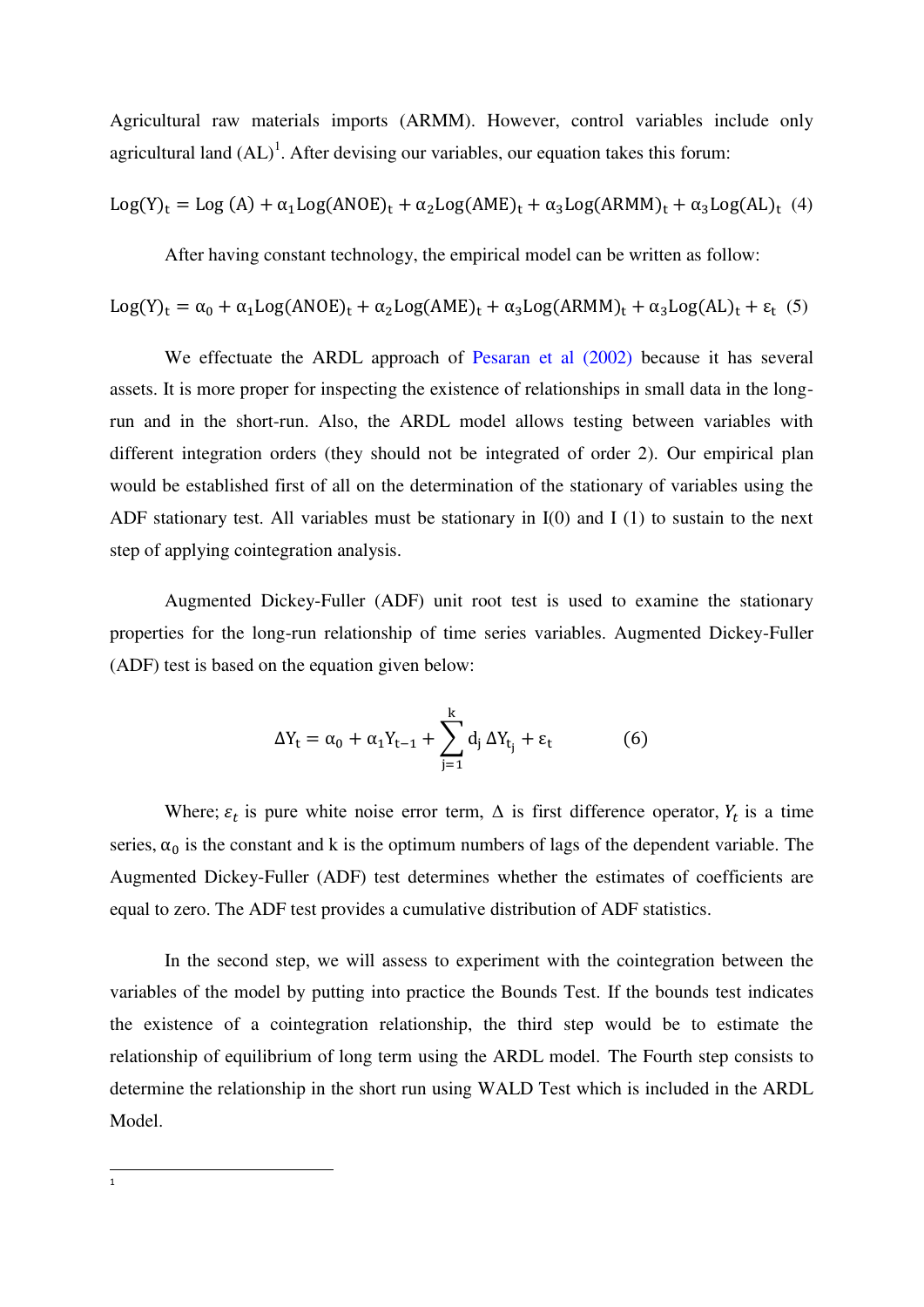$\Delta$ Log  $(Y)_{t}$  =  $\alpha_0 + \sum_{i=1}^m \beta_{1i} \Delta \text{Log}(Y)_{t-i} + \sum_{i=0}^n \beta_{2i} \Delta \text{Log}(ANOE)_{t-i} + \sum_{i=0}^o \beta_{3i} \Delta \text{Log}(AME)_{t-i} +$  $\sum_{i=0}^{p} \beta_{4i} \Delta \text{Log} (\text{ARMM})_{t-i} + \delta_1 \text{Log} (\text{ANOE})_{t-1} + \delta_2 \text{Log} (\text{AME})_{t-1} + \delta_3 \text{Log} (\text{ARMM})_{t-1} +$  $\epsilon_t$  (7)

Where Log is the natural logarithm,  $\Delta$  indicates the variable in the first difference,  $\alpha_0$ is an intercept, t refers to the time period in years from 1984–2008, and  $\varepsilon_t$  is a white-noise error term. Lags (m,n,o,p) are determined using the Akaike information criteria (AIC).

Once Eq. (7) has been estimated, the attendance of a cointegration relationship between the variables has to be elaborate by involving the bounds test. Indeed, the cointegration test is constructed predominately on the Fisher test (F-stat) for the joint significance of the coefficients of the lagged level variables, i.e., H0:  $\delta_1 = \delta_2 = \delta_3 = 0$ , which indicates no cointegration, against the alternative H1:  $\delta_1$  #  $\delta_2$  #  $\delta_3$  # 0, which indicates that there is integration. After comparing the F-stat value with asymptotic critical value bounds calculated by Pesaran et al. (2001), the null hypothesis of no cointegration is rejected when the value of the F test protrudes the higher critical bounds value, embroilment that there is a cointegration relationship between the elaborated variables.

In the final step, we will take on diagnostic and stability tests to check the robustness and credibility of our empirical finding.

#### **5. Empirical analysis**

To ascertain the stationary properties we involve Augmented Dickey Fuller (ADF) unit root test. Table 2 represents the results of stationary tests. First, this test is applied to the level of variables than on their first difference. The results of Table 2 show that all variables are stationary at level and at first difference. This means that the series of variables may exhibit a valid long-run relationship.

The ARDL process commences with determining an appropriate lag order in Eq. (7). This necessitates achieving the information criteria for selecting the lag-lengths. In this view, we utilized the Akaike Information Criterion (AIC). Fig 1 shows that the model ARDL (3.3.1.3.3) is the optimal model since it has the lowest AIC criterion.

Testing of long-run equilibrium relationship through the bounds testing approach put in Table 3. The F statistic keeps an asymptotic distribution and null of no cointegration is only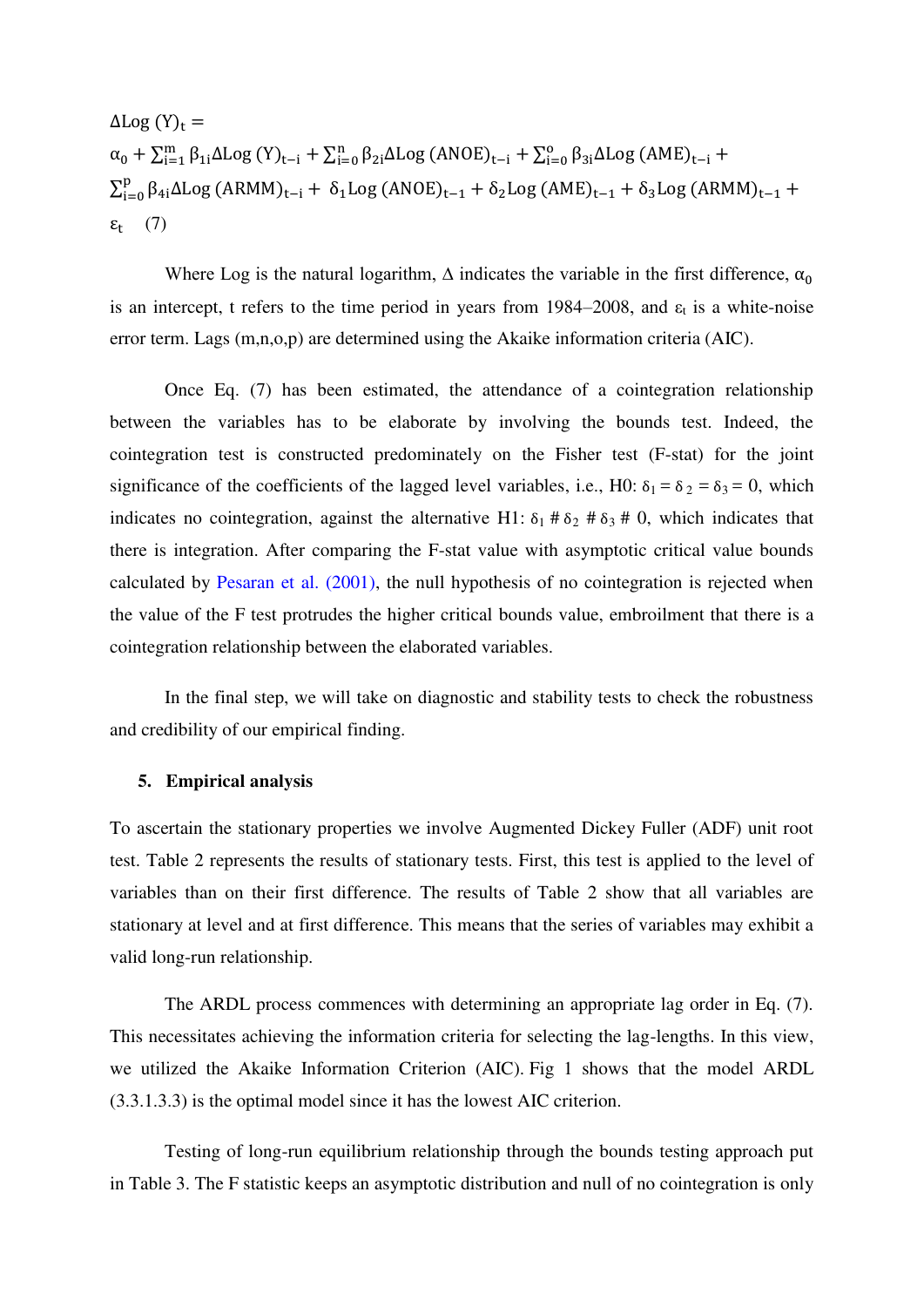rejected if calculated F statistic surpasses the upper bound value. Long-run estimates are only expressive if a cointegrating relationship dwells among variables. Results of bounds test in Table 3 rejects the null hypothesis of no cointegration as F-statistic exceeds upper bounds critical values at the 1% level of significance. It denotes that there is a long-run equilibrium relationship among the variables. So, we can say that the long-run coefficients and short-run dynamics can be estimated as itemized in equation (7).

Table 4 contains the results of the long run ARDL cointegration for economic growth. The long-term equilibrium relation indicates that all variables of agricultural investment and control variables have positive elasticities. To check the credibility of the existence of these effects in the long term, we must test the significance of the cointegrating long term equilibrium relation by the verification of the coefficient of the error correction term (ECT(- 1)). Table 4 reports that the coefficient of the error correction term has a negative coefficient  $(-1.369529)$  and a probability less than 5% (P-value = 0.0006), in this case, we can say that the cointegration equation of long-term equilibrium is significant and there is a long term relationship between variables. It manifests that: agricultural land has a positive effect on economic growth, a 1 % increase in Log (AL) leads to an increase of 0.8731 % of Log(Y); agricultural raw material imports have a positive effect on economic growth, a 1 % increase in Log (ARMM) leads to an increase of  $0.0171$  % of Log(Y); agricultural nitrous oxide emissions have a positive effect on economic growth, a 1 % increase in Log (ANOE) leads to an increase of 0.7625 of Log(Y); and agricultural methane emissions have a positive effect on economic growth, a 1 % increase in Log (AME) leads to an increase of 0.4101 of Log(Y). Also, according to Table 4, we can conclude that Log (AL) and Log (ANOE) have the lightest elasticities with a value of 0.8731 and 0.7625 respectively. However, Log (ARMM) has the lowest elasticity with an equal value of 0.0171.

To determine the impact of agricultural investments on economic growth in the short run, we use the WALD test. Table 5 shows the results of the estimation of the ARDL model in the short run by using WALD test. According to Table 5, we note that all variables included in our model cause economic growth in the short run. Diagnostic tests indicate that the overall specification adopted is satisfactory (Table 6). Brown et al. (1975) propounded two tests Cumulative Sum and Cumulative Sum of Square, to ascertain accurately the structural stability. CUSUM test tracked down the systematic changes in regression coefficients, while CUSUMSQ holds the separation of parameters from constancy. Hence,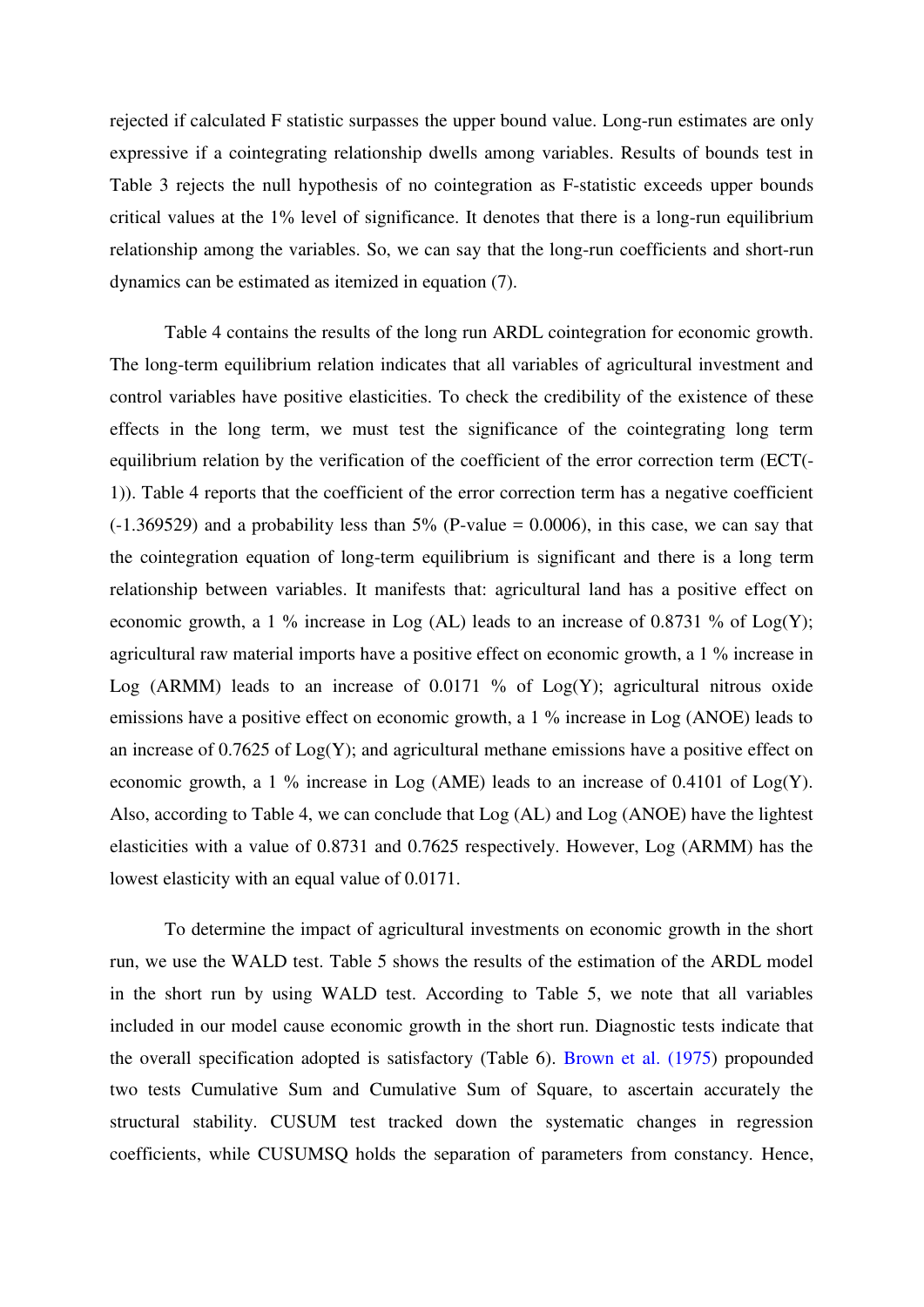parameter consistency is confirmed by employing these two tests. Figure 2 shows that our ARDL Model estimation is stable because the residuals are within 5% critical bonds.

#### **<Please Insert Table 2 about here>**

**<Please Insert Figure 1 about here>** 

**<Please Insert Tables 3, 4, 5, and 6 about here>** 

**<Please Insert Figure 2 about here>** 

#### **6. Conclusion**

Without any doubt, agriculture is one of the most determinant factors of economic growth since the earliest school of thought "the Physiocrats", where the land is considered as a main source of prosperity. As one of the most controversial question in the research issues, the investment in the agriculture sector still the driving force behind the economic growth at the regional and local scales. Due to the importance of the agricultural sector, our current study aims to develop a new approach to studying the impact of agricultural investment on economic growth for the case of the Chinese economy. For this purpose, we use in this study the Auto-Regressive Distributive Lags (ARDL) bounds testing procedure.

The estimations results provide quite valuable insights. In the short and long terms, agricultural investment exerts a significant positive influence on Chinese economic growth. This implies the importance of the contribution of the agriculture sector in the Chinese economic sphere as a source of value added and creating jobs. Also, through the massive volume of Chinese agriculture exports, this leads to creating new potential, opportunities (e.g. new markets, new destinations for products, new jobs….), and stimulating the innovation and boosting R&D in this field to respond to the increasing foreign demand. From this perspective, the Chinese authority invited to support and preserves the agriculture investment through fiscal incentives to encourage the private sector to invest. Indeed, the investment in agriculture should consider as a priority not only to guarantee the national food security of the nation of the current generation but also, as an essential and strategic factor for the existence and as the identity of the Chinese future generations.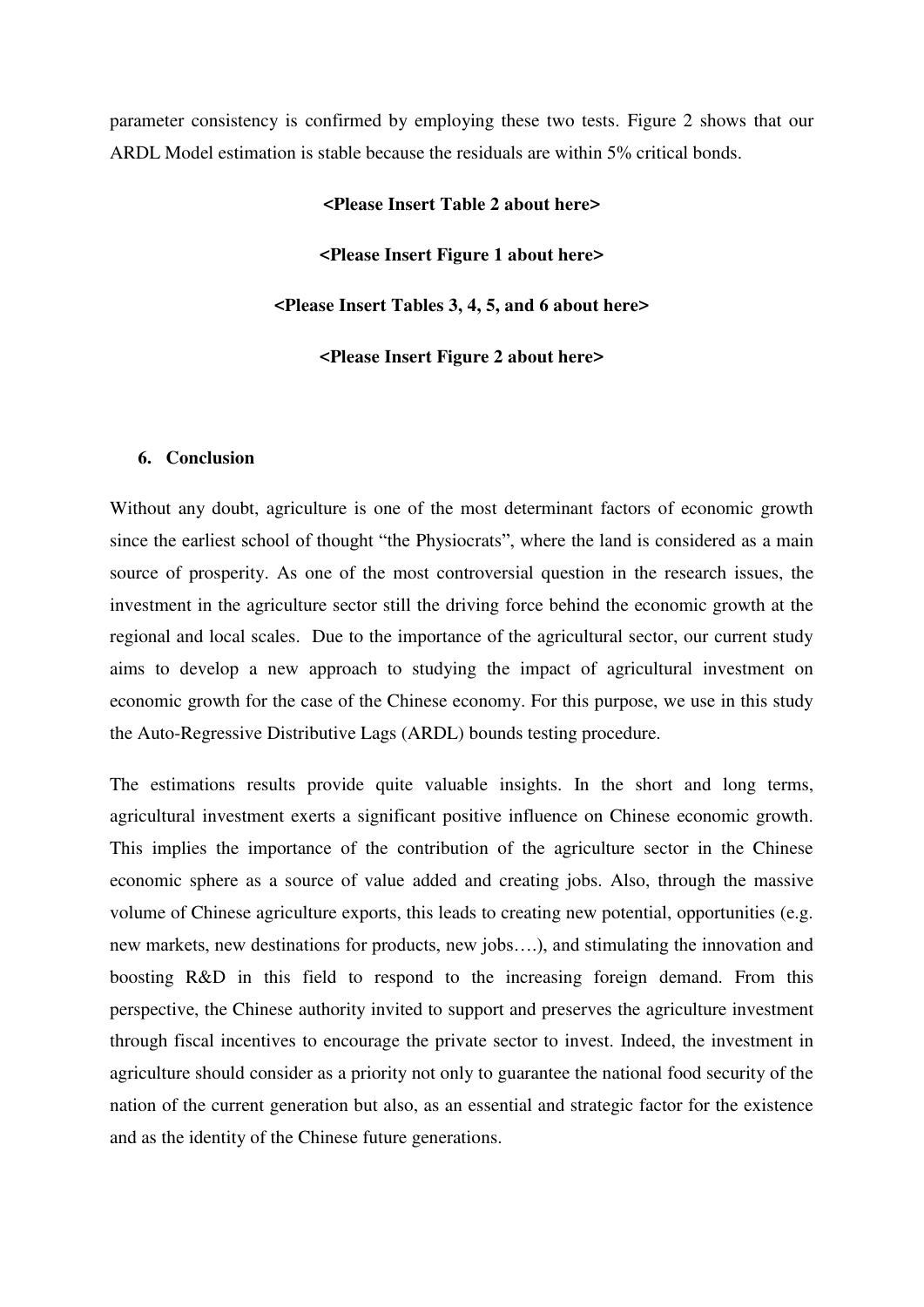### **Reference**

Adams, S., Klobodu, E. K. M., Lamptey, R. O., 2017. The effects of capital flows on economic growth in Senegal. The Journal of Applied Economic Research, 11(2), 1–22.

Awokuse, T.O., 2009. Does agriculture really matter for economic growth in developing countries? Paper presented at the American Agricultural Economics Association Annual Meeting, Milwaukee, WI, July 26-28.

Bakari, S., 2017. The Impact of Domestic Investment on Economic Growth: New Evidence From Malaysia. Journal of Smart Economic Growth 2(2), 105-121.

Bakari, S., 2018. The Impact of Domestic Investment on Economic Growth: New Policy Analysis from Algeria. Bulletin of Economic Theory and Analysis 3(1), 35-51.

Bakari, S and Abdelhafidh, S., 2018. Structure of Agricultural Investment and Economic Growth in Tunisia: An ARDL Cointegration Approach. The Economic Research Guardian 8(2): 53-64.

Fakraoui, N and Bakari, S (2019). Tie among Domestic Investment, Exports and Economic Growth: Empirical Analysis from India. Journal of Smart Economic Growth. Volume 4, Number 1, Year 2019.

Bakari, S., Mabrouki, M., Elmakki, A, 2018. The Impact of Domestic Investment in the Industrial Sector on Economic Growth with Partial Openness: Evidence from Tunisia," Economics Bulletin 38(1), 111-128.

Bakari, S., Mabrouki, M., Othmani, A., 2018. The Six Linkages between Foreign Direct Investment, Domestic Investment, Exports, Imports, Labor Force and Economic Growth: New Empirical and Policy Analysis from Nigeria". Journal of Smart Economic Growth 3, Number 1, Year 2018.

Bakari, S., Mabrouki, M., 2018.The Impact of Agricultural Trade on Economic Growth in North Africa: Econometric Analysis by Static Gravity Model. MPRA Paper 85116, University Library of Munich, Germany.

Babatunde, O. A., Afees, S.A., Olasunkanmi, O.I., 2012. Infrastructure and economic growth in Nigeria: A multivariate approach. Research Journal of Business Management and Accounting 1 (3),  $30 - 39$ .

Chabbi, H.E., 2010. Agriculture and economic growth in Tunisia. China Agricultural Economic Review 2, 63-78.

Gardner, B., 2003. Causes of rural economic development", paper presented at the 25th International Conference of Agricultural Economists, Durban, August 16-22.

Tiffin, R., Irz, X., 2006. Is agriculture the engine of growth? Agricultural Economics3, 79-89.

Katircioglu, S.T., 2006. Causality between agriculture and economic growth in a small nation under political isolation: a case from North Cyprus. International Journal of Social Economics 33, 331-343.